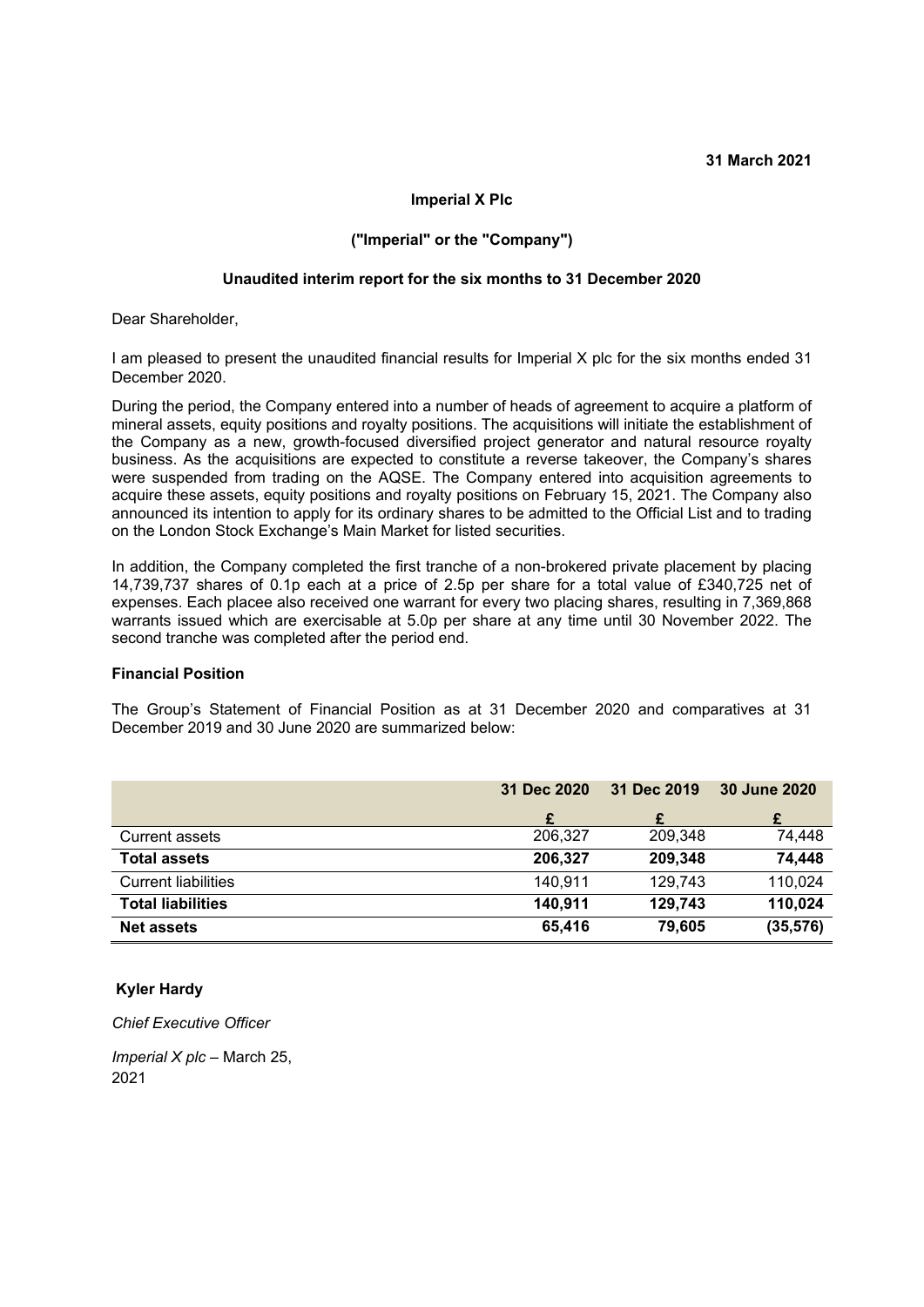# CONSOLIDATED STATEMENT OF COMPREHENSIVE INCOME For the six months ended 31 December 2020

|                                                                                                   | 6 months to 31<br><b>Dec 2020</b><br><b>Unaudited</b> | 6 months to 31<br><b>Dec 2019</b><br><b>Unaudited</b> | Year ended 30<br><b>June 2020</b><br><b>Audited</b> |
|---------------------------------------------------------------------------------------------------|-------------------------------------------------------|-------------------------------------------------------|-----------------------------------------------------|
|                                                                                                   | £                                                     | £                                                     | £                                                   |
| <b>Continuing operations</b>                                                                      |                                                       |                                                       |                                                     |
|                                                                                                   |                                                       |                                                       |                                                     |
| Administrative expenses                                                                           | (240,063)                                             | (191, 891)                                            | (370, 963)                                          |
| Loss before taxation                                                                              | (240, 063)                                            | (191, 891)                                            | (370, 963)                                          |
| Finance income - interest receivable                                                              | 330                                                   |                                                       | 1,010                                               |
| Income tax                                                                                        |                                                       |                                                       |                                                     |
| Loss for the year attributable to the equity<br>shareholders of the parent                        | (239, 733)                                            | (191, 891)                                            | (369, 953)                                          |
| Other comprehensive income                                                                        |                                                       |                                                       |                                                     |
| Items that may be subsequently reclassified to<br>profit or loss                                  |                                                       |                                                       |                                                     |
| Other comprehensive income for the year, net<br>of tax                                            |                                                       |                                                       |                                                     |
| Total comprehensive income for the period/year                                                    |                                                       |                                                       |                                                     |
| attributable to the equity shareholders of the parent                                             | (239, 733)                                            | (191, 891)                                            | (369, 953)                                          |
|                                                                                                   |                                                       |                                                       |                                                     |
| Loss per share                                                                                    |                                                       |                                                       |                                                     |
| Basic and diluted loss per share attributable to the<br>equity shareholders of the parent (pence) | (0.41p)                                               | (0.47p)                                               | (0.81p)                                             |

## CONSOLIDATED STATEMENT OF FINANCIAL POSITION As at 31 December 2020

| As at                           | As at                           | As at                          |
|---------------------------------|---------------------------------|--------------------------------|
| 31 Dec 2020<br><b>Unaudited</b> | 31 Dec 2019<br><b>Unaudited</b> | 30 June 2020<br><b>Audited</b> |
| £                               |                                 |                                |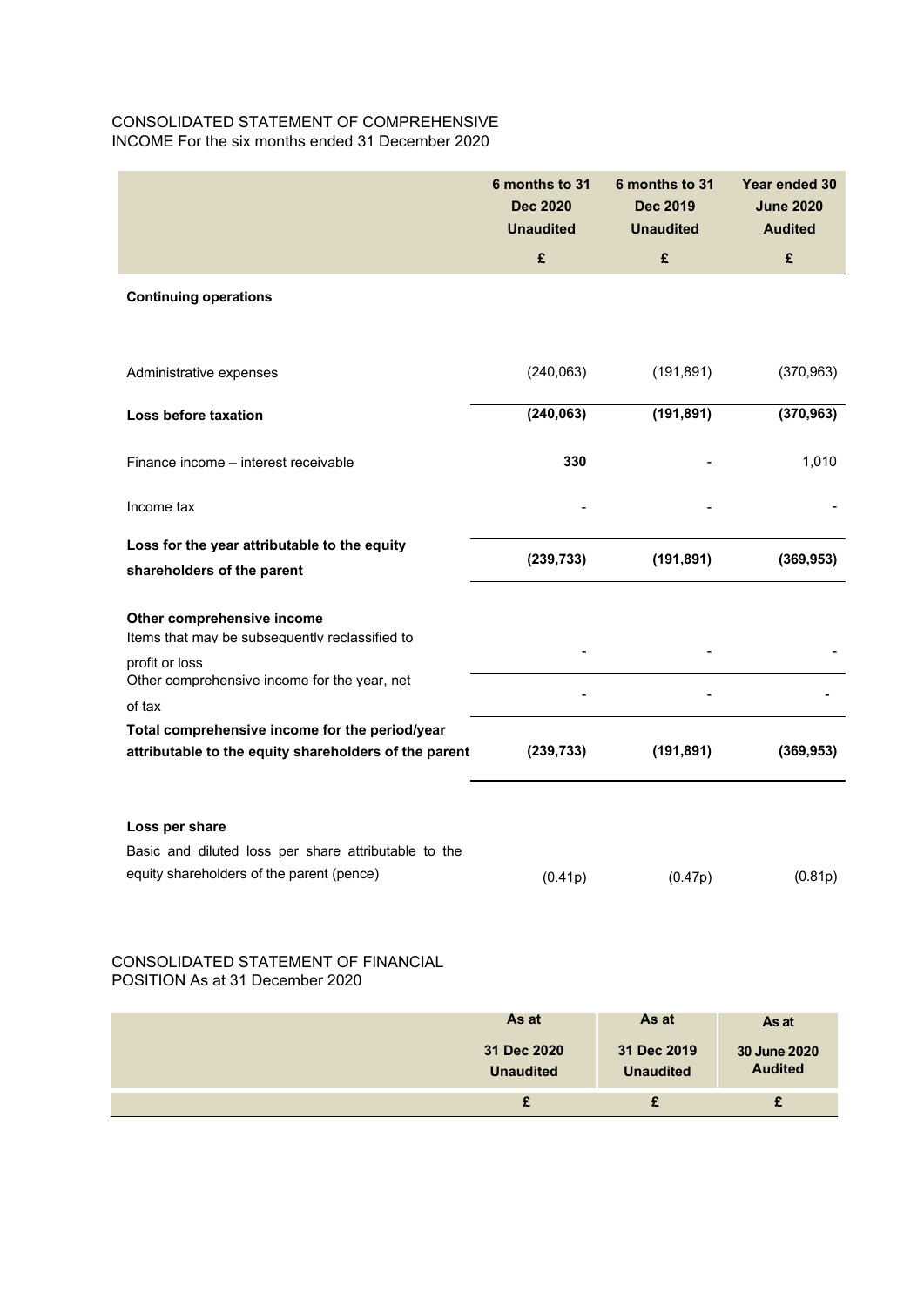### **ASSETS**

### **Total non-current assets**

## **Current assets**

| <b>TOTAL EQUITY</b>                                    | 65,416      | 79,605      | (35, 576)   |
|--------------------------------------------------------|-------------|-------------|-------------|
| <b>Retained losses</b>                                 | (1,958,995) | (1,590,547) | (1,719,262) |
| Other reserve                                          | 112,406     | 161,753     | 112,406     |
| Equity to be issued                                    | 15,200      | 27,765      | 15,200      |
| Share premium                                          | 1,654,479   | 1,258,931   | 1,328,494   |
| Share capital                                          | 242,326     | 221,703     | 227,586     |
| <b>EQUITY ATTRIBUTABLE TO OWNERS</b><br>OF THE COMPANY |             |             |             |
| <b>NET ASSETS</b>                                      | 65,416      | 79,605      | (35, 576)   |
| <b>TOTAL LIABILITIES</b>                               | 140,911     | 129,743     | 110,024     |
|                                                        |             |             |             |
| <b>Total current liabilities</b>                       | 140,911     | 129,743     | 110,024     |
| <b>Current Liabilities</b><br>Trade and other payables | 140,911     | 129,743     | 110,024     |
| <b>LIABILITIES</b>                                     |             |             |             |
| <b>TOTAL ASSETS</b>                                    | 206,327     | 209,348     | 74,448      |
| <b>Total current assets</b>                            | 206,327     | 209,348     | 74,448      |
| Cash and cash equivalents                              | 110,653     | 179,314     | 34,430      |
| Trade and other receivables                            | 95,674      | 30,034      | 40,018      |
|                                                        |             |             |             |

**- - -**

#### CONSOLIDATED STATEMENT OF CHANGES IN EQUITY For the six months ended 31 December 2020

| <b>Share</b><br>capital | <b>Share</b> | <b>Equity to</b><br>premium be issued reserves | <b>Other</b> | <b>Retained</b><br>losses | <b>Total</b><br><b>Equity</b> |
|-------------------------|--------------|------------------------------------------------|--------------|---------------------------|-------------------------------|
|                         | $\mathbf{f}$ | $\blacksquare$ $\blacksquare$                  | £            | £                         | £                             |

| At 1 July 2019                            | 202.786        | 876.297 | 31.215 | 161,753                  | (1, 398, 656) | (126, 605) |
|-------------------------------------------|----------------|---------|--------|--------------------------|---------------|------------|
| Loss for the period                       |                |         |        | $\overline{\phantom{0}}$ | (191,891)     | (191, 891) |
| Other comprehensive income for the period | $\blacksquare$ | -       |        | $\sim$                   |               |            |
| Total comprehensive income for the period | $\blacksquare$ | -       |        | $\blacksquare$           | (191, 891)    | (191,891   |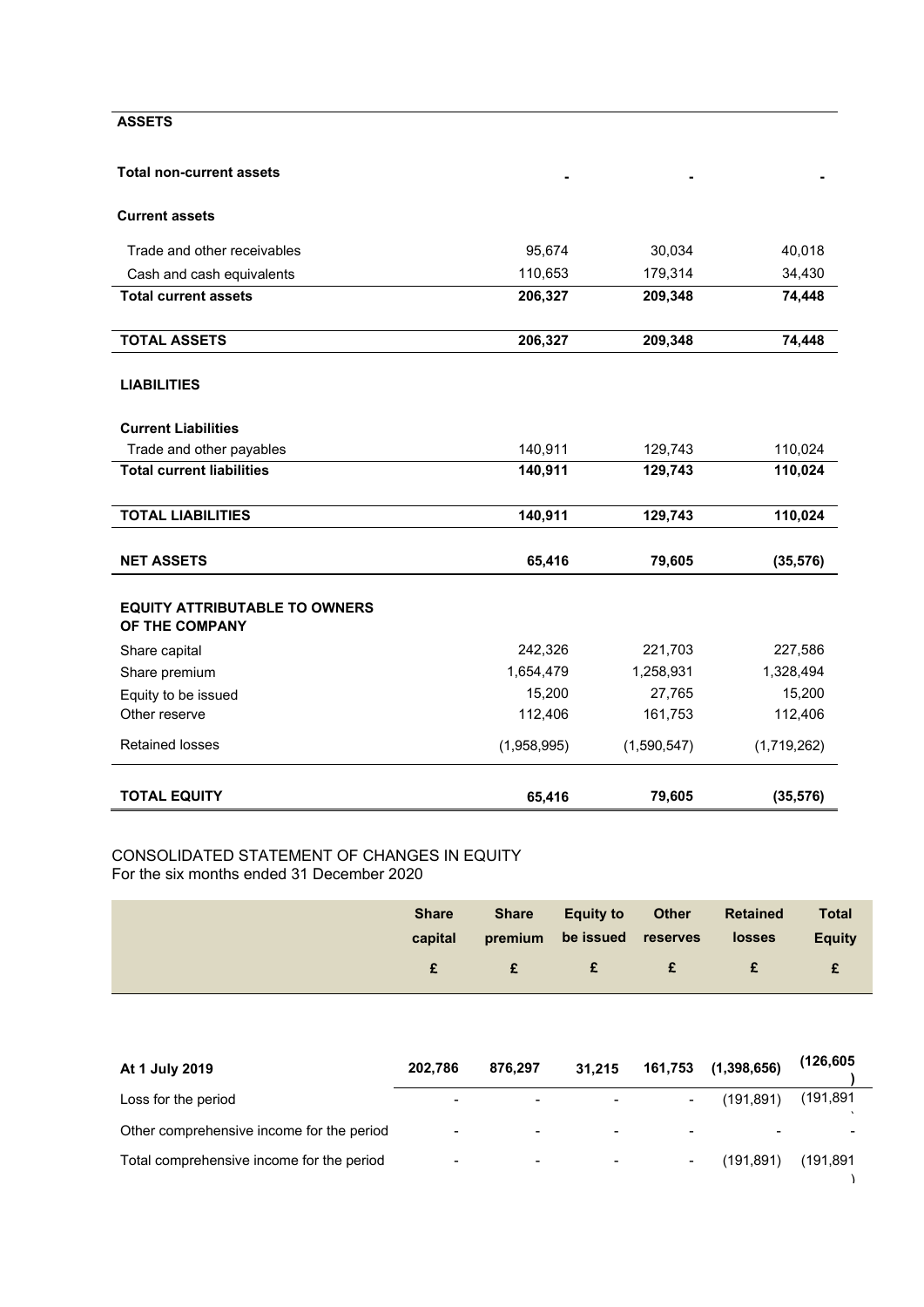| <b>Balance at 31 December 2019</b> | 221.703                  | 1.258.931 | 27.765  |                          | 161,753 (1,590,547)      | 79.605   |
|------------------------------------|--------------------------|-----------|---------|--------------------------|--------------------------|----------|
| Equity to be issued – movement     | $\overline{\phantom{a}}$ | $\sim$    | (3.450) | $\blacksquare$           | $\overline{\phantom{0}}$ | (3, 450) |
| Issue of ordinary options          | 18.917                   | 382.634   | $\,$    | $\overline{\phantom{a}}$ |                          | 401.551  |

| At 1 July 2020                            | 227.586                  | 1,328,494                | 15.200                   | 112.406 | (1,719,262)              | (35,576)   |
|-------------------------------------------|--------------------------|--------------------------|--------------------------|---------|--------------------------|------------|
| Loss for the period                       | -                        | -                        |                          |         | (240,063)                | (240.063)  |
| Other comprehensive income for the period | $\overline{\phantom{a}}$ | $\overline{\phantom{0}}$ | $\overline{\phantom{a}}$ |         | 330                      | 330        |
| Total comprehensive income for the period | -                        | $\overline{\phantom{0}}$ | $\overline{\phantom{0}}$ |         | (239,733)                | (239, 733) |
| Issue of shares – private placements      | 14.740                   | 325.985                  | $\overline{\phantom{a}}$ |         | $\overline{\phantom{0}}$ | 340,725    |
| Equity to be issued                       |                          |                          |                          |         |                          |            |
| <b>Balance at 31 December 2020</b>        | 242.326                  | 1,654,479                | 15.200                   | 112.406 | (1,958,995)              | 65,416     |

## CONSOLIDATED STATEMENT OF CASH FLOWS For the six months ended 31 December 2020

|                                       | 6 months to<br>31 Dec 2020<br><b>Unaudited</b> | 6 months to<br>31 Dec 2019<br><b>Unaudited</b> | Year ended<br>30 June 2020<br><b>Audited</b> |  |
|---------------------------------------|------------------------------------------------|------------------------------------------------|----------------------------------------------|--|
|                                       | £                                              | £                                              | £                                            |  |
|                                       |                                                |                                                |                                              |  |
| Cash flows from operating activities  | (264, 832)                                     | (223, 569)                                     | (283, 716)                                   |  |
| Net cash used in operating activities | (264, 501)                                     | (223, 569)                                     | (283, 716)                                   |  |
|                                       |                                                |                                                |                                              |  |
| Cash flows from investing activities  |                                                |                                                |                                              |  |
| Interest received                     | 330                                            |                                                | 1,010                                        |  |
| Interest paid                         |                                                |                                                | (1, 122)                                     |  |
| Cash flows generated from investing   | 330                                            |                                                | (112)                                        |  |
| activities                            |                                                |                                                |                                              |  |
|                                       |                                                |                                                |                                              |  |
| Cash flows from financing activities  |                                                |                                                |                                              |  |
| Repayment of loans                    |                                                |                                                | 446                                          |  |
| Proceeds from issue of shares         | 340,725                                        | 401,551                                        | 316,480                                      |  |
| Cash Flows generated from financing   | 340,725                                        | 401,551                                        | 316,926                                      |  |
| activities                            |                                                |                                                |                                              |  |

Net increase/(decrease) in cash and cash